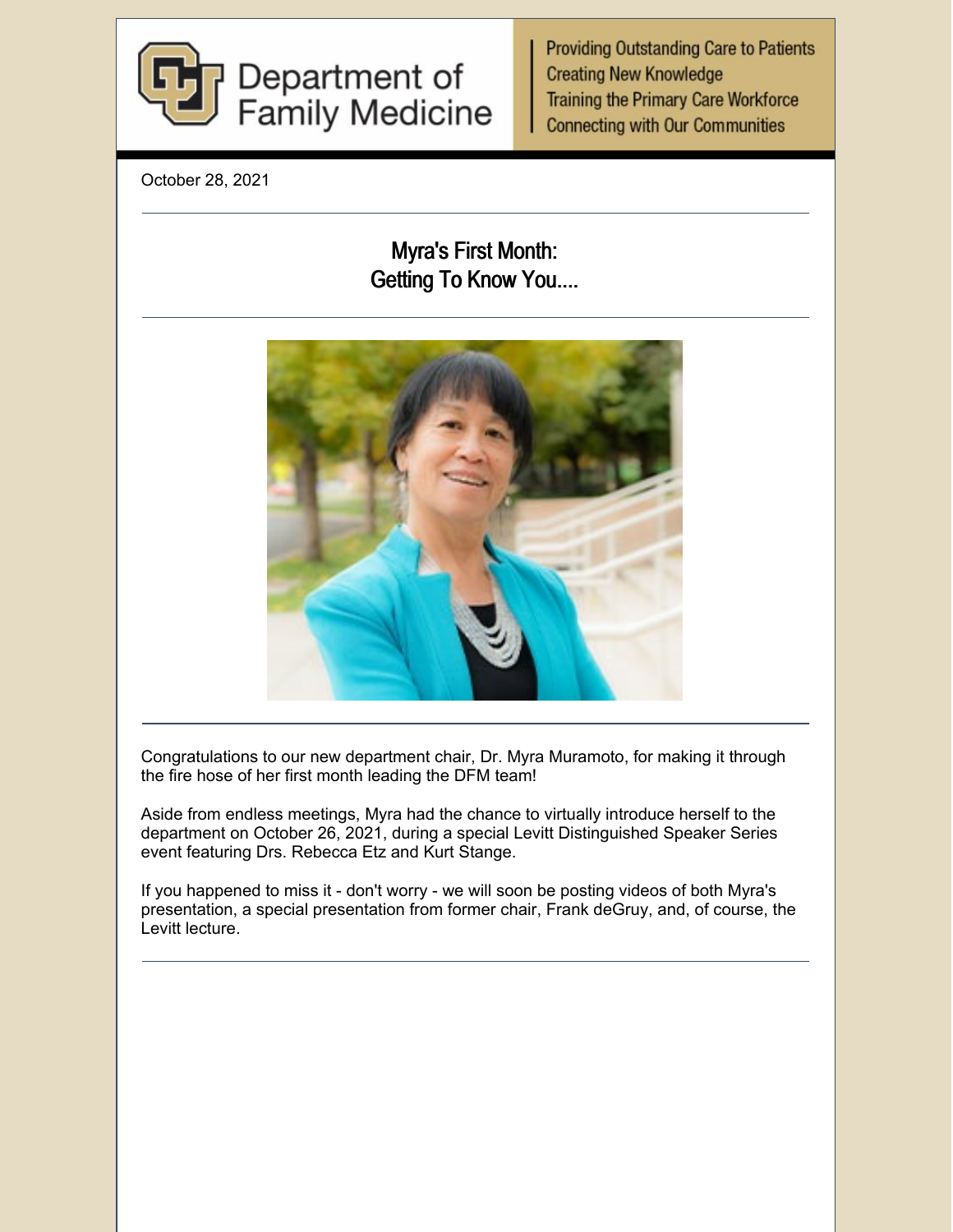



# State Of The Campus: Chancellor Elliman Says The 'Future Is Brimming With Possibilities'

In case you missed it - check out CU Anschutz Chancellor Don Elliman delivering his annual State of the Campus address.

Click the button watch the address.

Watch The [Address](https://news.cuanschutz.edu/news-stories/state-of-the-campus-2021)

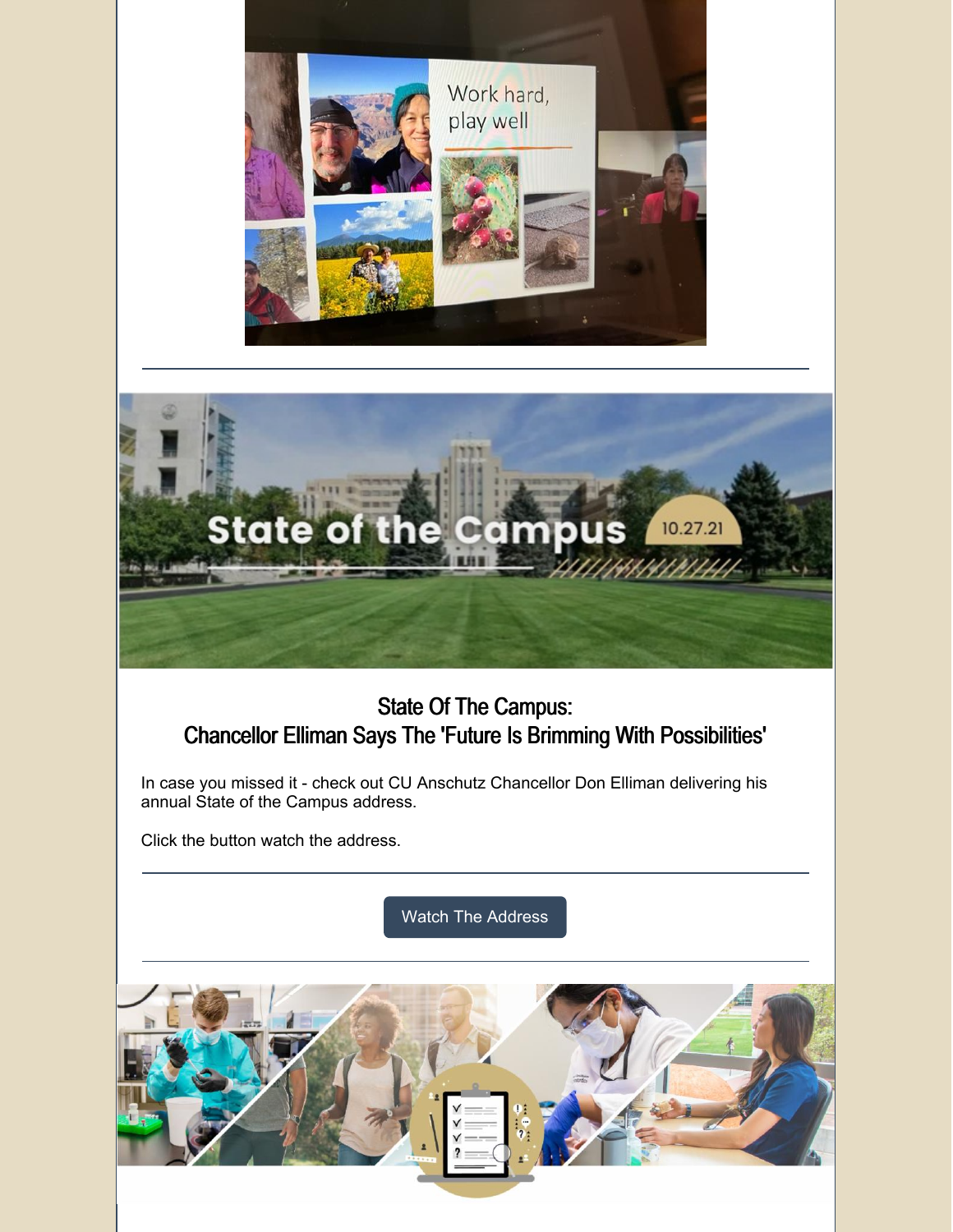### Campus & Workplace Culture Survey: Survey Open Until November 19, 2021!

#### **Just DO IT!**

Make your voice heard and help unlock money for local nonprofits in our neighborhood!

The CU Anschutz Campus and Workplace Culture Survey is live and waiting for you to participate.

A 50% campus participation rate in the survey will send \$15,000.00 to local nonprofit organizations to strengthen our community.

Check your inbox for your invitation to take the survey or simply click on the button below to learn more about this wonderful opportunity.

[Learn](https://www.cuanschutz.edu/offices/diversity-equity-inclusion-community/cwcsurvey#ac-survey-timeline-0) More



### Community: PEACHnet Attains Rockstar Status!

DFM's **[PEACHnet](https://medschool.cuanschutz.edu/family-medicine/community/practice-based-research-networks/peachnet)** [p](https://medschool.cuanschutz.edu/family-medicine/community/practice-based-research-networks/peachnet)ractice-based research network recently received major kudos from the Colorado Department of Public Health and Environment's Office of Suicide Prevention.

The Western slope-based PEACHnet was called out for Rockstar status for their work through the SPUR (Suicide Prevention - Unified Research) project which aims to develop a plan for community and practice-based research around suicide prevention.

Congratulations, PEACHnet!

# **Rockstar Partner Spotlight!**

SPUR (Suicide Prevention - Unified Research) is a research engagement project facilitated by PEACHnet (Practices Engaged in Achieving Change in Health network), a University of Colorado Department of Family Medicine practice-based research network based in western Colorado, and funded by PCORI (Patient-Centered Outcomes Research Institute). The purpose is to develop a plan for community and practice-based research around suicide prevention, intervention and postvention that will inform and strengthen efforts to reduce suicide incidence in western Colorado. More specifically, it will help support community organizations' need to evaluate their suicide intervention and prevention activities, connect with other stakeholders doing work in this space across the region, and build capacity for research and evaluation. As part of the SPUR project,



representatives from 10 different western Colorado organizations involved in addressing suicide meet monthly for virtual seminars consisting of a research presentation by an outside expert and discussion of their own research and evaluation interests. For more information, go to https://peachnetspur.learningtimesevents.org/

THANK YOU SPUR FOR ALL THAT YOU DO!

## Patient Care: Integrated Behavioral Health

#### Read The Latest BallyHoo Newsletter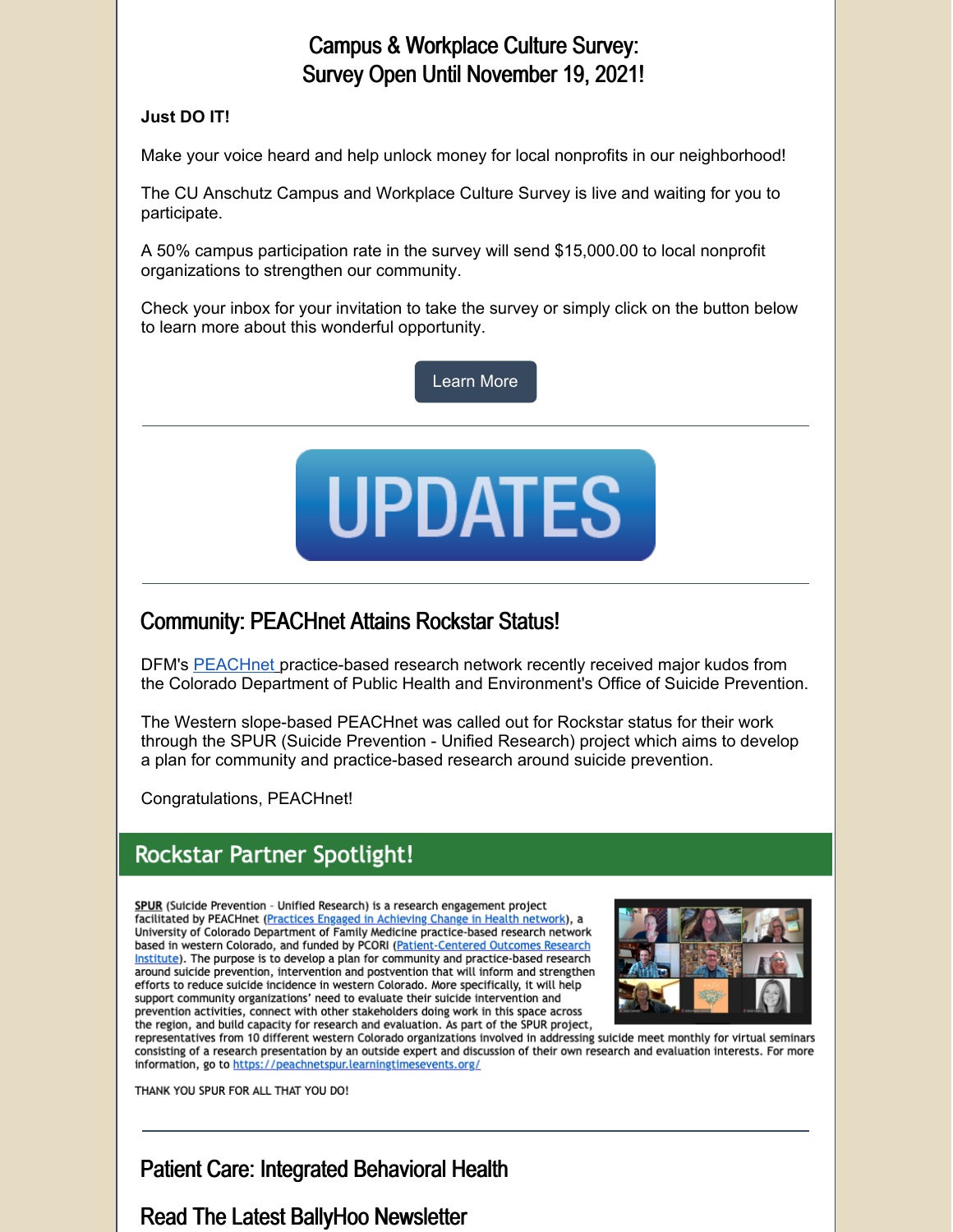Check out the new BallyHoo Newsletter from our colleagues on the Integrated Behavioral Health team.

Click on the button below.

Read The [Newsletter](https://medschool.cuanschutz.edu/family-medicine/about/news/behavioral-health-ballyhoo/behavioral-health-ballyhoo/behavioral-health-ballyhoo---october-2021)

#### Research And Innovation

Announcing newly funded projects:

#### **September 2021**

Pregnant and Postpartum Intervention Pilot DFM PI: Allyson Gottsman/PIPCO Contact: [allyson.gottsman@cuanschutz.edu](mailto:allyson.gottsman@cuanschutz.edu) Sponsor: Colorado Perinatal Care Quality Collaborative/OBH

ISC3 Health Equity Admin Supplement DFM MPI: Anne Nederveld Contact: [andrea.nederveld@cuanschutz.edu](mailto:andrea.nederveld@cuanschutz.edu) Sponsor: National Cancer Institute

Protective Environments: Military Community Engagement to Prevent Firearm-Related Violence DFM Lead: Don Nease Contact: [donald.nease@cuanschutz.edu](mailto:donald.nease@cuanschutz.edu) Sponsor: Department of Defense

Extraordinary Partners in Dementia: UCHealth Capacity for Pragmatic Interventions DFM Lead: Don Nease Contact: [donald.nease@cuanschutz.edu](mailto:donald.nease@cuanschutz.edu) Sponsor: National Institute on Aging

Centura's Health Equity and [Advancement](https://www.centura.org/centura-health-equity-advancement-fund) Fund DFM PI: Farley Health Policy Contact: [shale.wong@cuanschutz.edu](mailto:shale.wong@cuanschutz.edu) Sponsor/Partners: Cleo Parker Robinson Dance/Centura

*If you want to learn more about this project or get involved, be sure and reach out to the contact listed.*